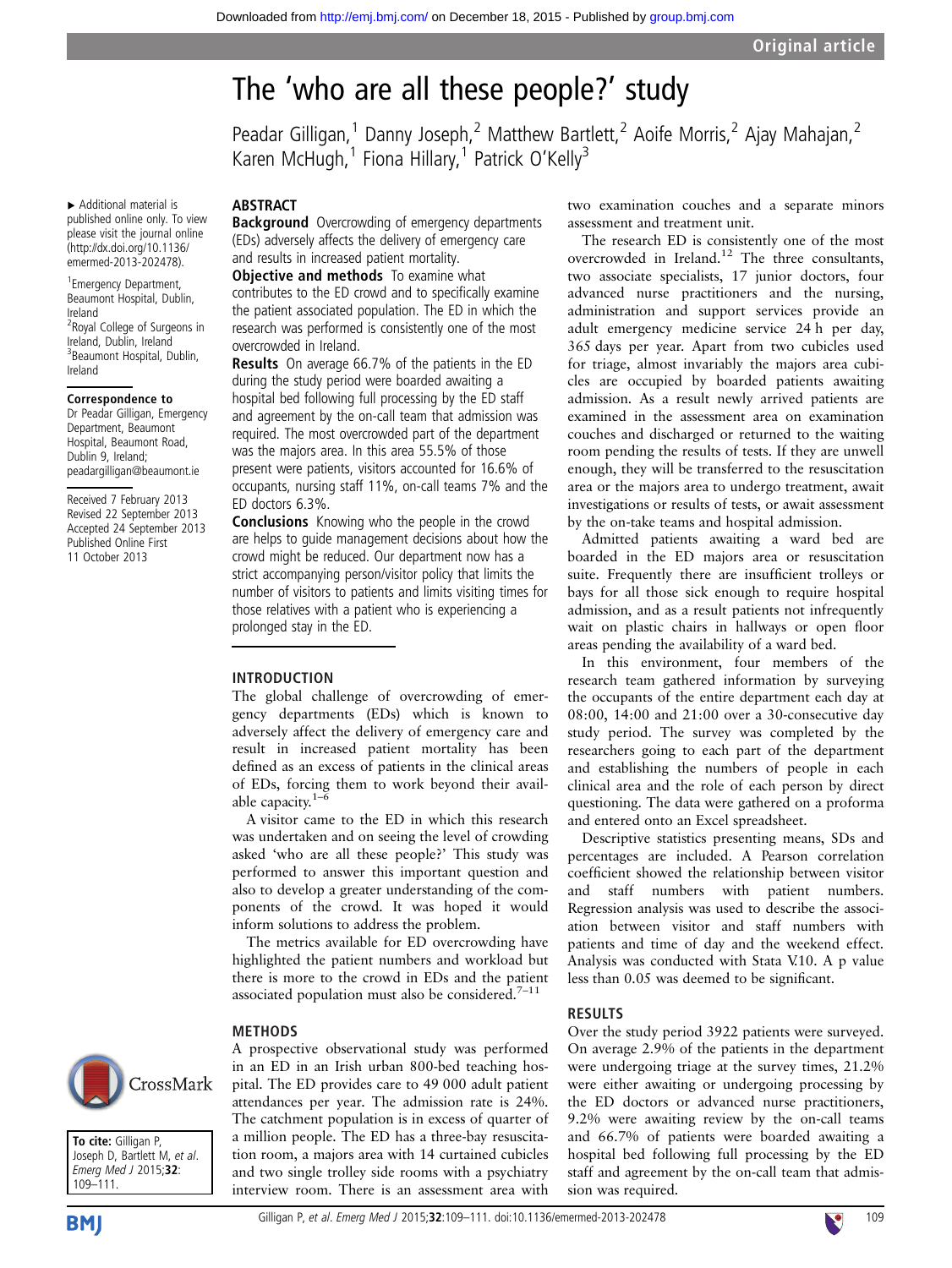$35$ 

 $30$ 

Original article



Figure 1 Percentages of staff and visitors in the majors area.



Figure 3 Weekday numbers of staff, patients and visitors in the majors area by time of day.

The mean number of patients in the majors area, which has 16 clinical care spaces, was 30.4 (SD 4.5), giving an average occupancy of 190%. The average numbers of boarded patients was 33.5 (SD 7.0), equivalent to 209% occupancy.

The most overcrowded part of the department was the majors area. In this area 55.5% of those present were patients, visitors accounted for 16.6% of occupants, nursing staff 11%, on-call teams 7% and the ED doctors 6.3%. The percentages of all those making up the patient associated population are shown in figure 1.

In the resuscitation area there was an average of 0.9 nurses to each patient at each time point.

The combined number of staff and visitors was correlated with patient numbers in the majors area. There was a significant effect of patient numbers on staff and visitor numbers. Figure 2 shows that more patients meant more personnel in the area and more visitors, with a correlation coefficient of 0.3961  $(p<0.001)$ .

Two separate models were used to predict both visitor and staff numbers in the majors area (see online supplementary appendix 1).

In the first model, time of day was found to be predictive of visitor numbers. The number of accompanying persons was lower in the mornings (5 per 30 patients) than in the afternoons or evenings (11 per 30 patients) (p<0.001). The number of

accompanying persons at the weekend did not differ significantly from weekdays ( $p=0.43$ ).

In the second model, the numbers of patients and time of day were predictive of staff numbers with more staff in the morning (25 staff per 30 patients) as compared to the afternoon (15 staff per 30 patients) and evening (17 staff per 30 patients)  $(p<0.001)$ .

The relationships between staff, patient and visitor numbers and time of day, both during the week and at the weekend, are presented in figures 3 and 4.

We found a patient to staff and visitor/accompanying persons ratio of 1.12—that is, for every single patient there were 1.12 additional persons making up the patient associated population.

# **DISCUSSION**

Articles relating to ED overcrowding have not used a uniform definition which in turn hinders real comparisons being drawn between centres and to date has precluded meta-analysis.<sup>13</sup> <sup>14</sup> Overcrowding is primarily the result of access block—that is, lack of timely availability of ward beds which results in admitted patients being boarded or housed in the ED.<sup>15 16</sup>

Increased hospital occupancy is strongly associated with prolonged length of stay in the ED for patients requiring admission.<sup>17</sup> Modest reductions in hospital occupancy have resulted in highly significant reductions in ED waiting times.<sup>18</sup>

Visitors + staff 25  $20$ 15  $10$  $20$ 25 30 40 45 35 patient





Figure 4 Weekend numbers of staff, patients and visitors in the majors area by time of day.

50

45

40

35

30